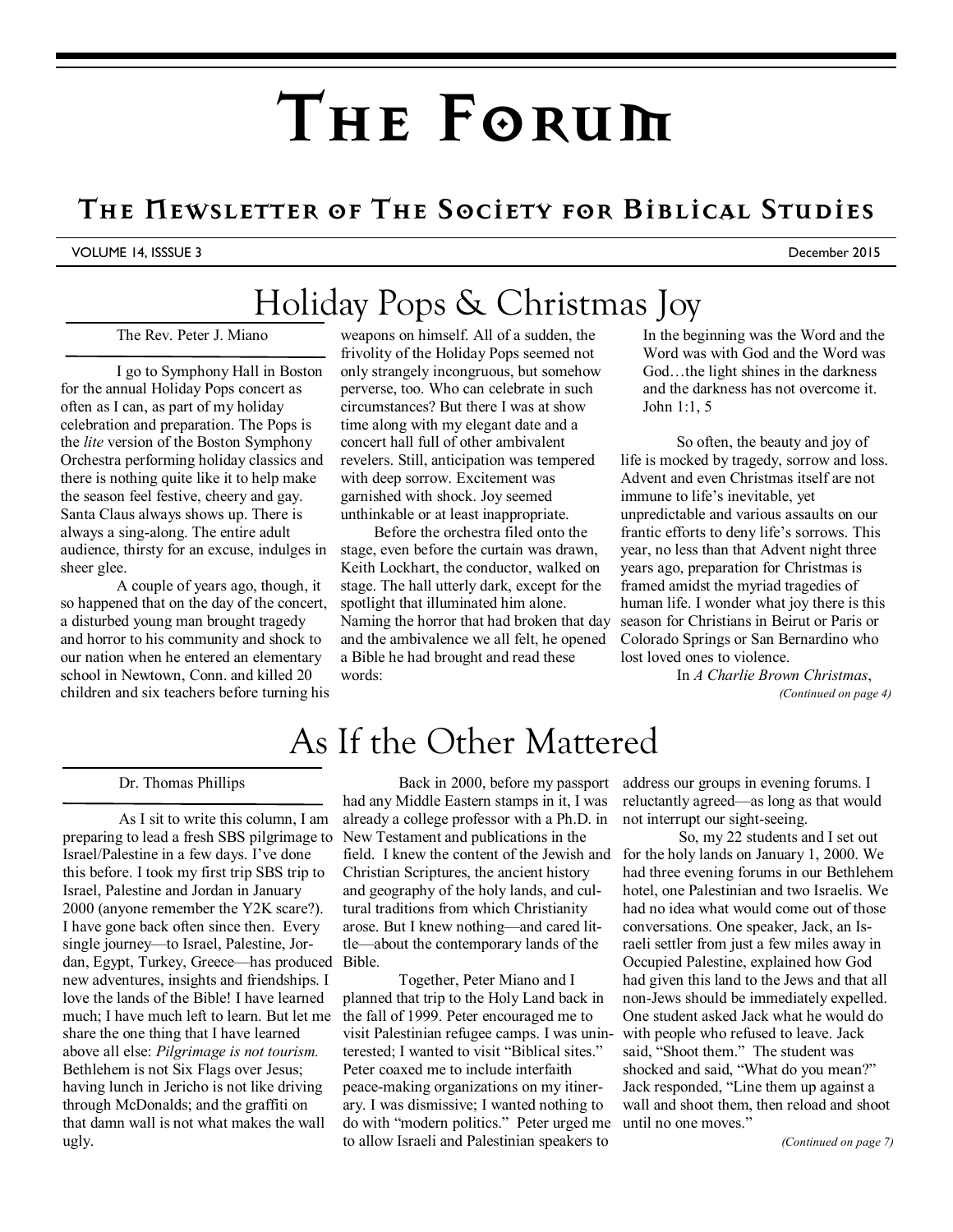### Thankfulness

#### Ms. Karen Thornton

The holidays are fast approaching and being thankful for God's blessings during this time is on our minds and hearts. As many of you know, my husband and I just returned from our second trip to the Holy Land. It was a trip of a different nature. We were privileged to travel with a small group of clergy from all over the USA with the leader, Rev. Peter Miano from The Society for Biblical Studies out of Massachusetts. This was an eye and heart opening experience for us.

First of all, we were not fearful and we were not in danger. To the best of my ability and leading of the Holy Spirit in truth, I am going to share with you some of our adventures in weeks to come. The question asked about fear and asking if we had a death wish, sadly to say, comes from the media telling you of a killing and war-like atmosphere present in the area. This is not truth. If I could share with you individually and know where you live, I could ask, are you afraid to go to Ferguson? New York? Los Angeles? Paris? Your level of fear depends on your evaluation of your destination. On 9/11, terrorists were able to kill many people, causing a national concern of security. The crime rate in some major US cities is greater than the danger of visiting the Holy Land. Would you go out into your own city, even your neighborhood at night? So what do you consider a dangerous environment? How does it become newsworthy? Well, how violent is it? Was it a child? Was it rape, torture or murder? What else is there to write about that causes more of a stir or captures a reader's attention than violence? Did you know there are websites that will give you a crime rate, right down to the neighborhood? Not only the rate, but a percentage of the chance of you becoming a victim. Before you travel in the US or out of the US, check the crime rate, check for safety. Then rate your fear level. How many times did you see the same bus burning in a news clip? or the same block showing action and chaos? Do you think that the news *(Continued on page 7)* 

### Dr. Mohammaed Chtatou

The Magic Window

On the 4<sup>th</sup> of July, the United States of America celebrates its Independence Day with much pride and joy. Morocco, on the other hand, celebrates over two centuries of uninterrupted good relations of friendship and beneficial exchange in total respect with the U.S. Morocco recognized within hours the independence of the U.S. and extended protection to its vessels from the pirates of the Barbary Coast. Today, the U.S. considers Morocco not only as a friend but most importantly as an ally, an important political player in the unstable Arab World and a model for Islam in the Muslim World which is torn apart by radicalism and violence. Both countries have embarked on strategic cooperation that will hopefully perpetuate understanding and goodwill between the two countries in the centuries to come.

Since the agreement between Morocco and the United States to begin Peace Corps activity in Morocco in 1961, about three thousand Volunteers have served there to undertake with its people the search for mutual understanding and peace and to work along with Moroccans to achieve economic and social development in the areas of education, agriculture/rural development/food, renewable energy, health, small business development, wildlife, social services, environmental education, etc.

Yet, in spite of centuries of friendship, understanding and peace between Moroccans and Americans, the distance, cultural differences, ignorance of each other and lack of interest combined together have created the ideal environment for stereotyping. To slip into a stereotype is an extremely easy step to undertake, but to slip out of one takes a bit of goodwill and willingness to acquire knowledge about the other and to get to know him better without bias and prejudice.

Moroccans have cultivated the following stereotypes about Americans as the result of many factors such as the massmedia (radio, television and the cinema mainly) as well as travelers' exaggerated accounts:

• All Americans with no exception are rich. This idea has in recent years been consolidated by such popular TV series as "Dallas," "Dynasty," etc.

- The streets of America are real battlefields where people get killed "like flies" especially in such cities as New York, Chicago, Miami and Los Angeles.
- All American women are beautiful, tall and have blond hair and blue eyes.
- All Americans are self-centred and have no sense of sharing.
- Americans have no sense of family and no respect for old age. Americans harbour the following stereotypes about Moroccans:
- All Moroccans wear robes, turbans, veils and layers of clothes.
- All Moroccan women are sensual, exotic, conservative, untouchable, vain and playful.
- Moroccan men are egotistical, macho, chauvinistic, exotic, ruthless and scheming, strict, restrictive and extremist, corrupt, conservative, backwards and reactionary, tribal and oldfashioned.
- People either live in Kasbahs or in tents in deserts among palm-trees and camels.

The Peace Corps Act, as established by Congress on September 21, 1961, states that the broad purpose is to "promote world peace and friendship" and that its three specific goals are:

- To help the people of interested countries and areas in meeting their needs for trained people
- To help promote a better understanding of Americans on the part of the people served
- To help promote a better understanding of other peoples on the part of Americans

To achieve good cultural interaction in a given environment, many people believe today that certain knowledge of the language is sufficient to that effect. Experience has shown that they are wrong. Good cross-cultural communication is achieved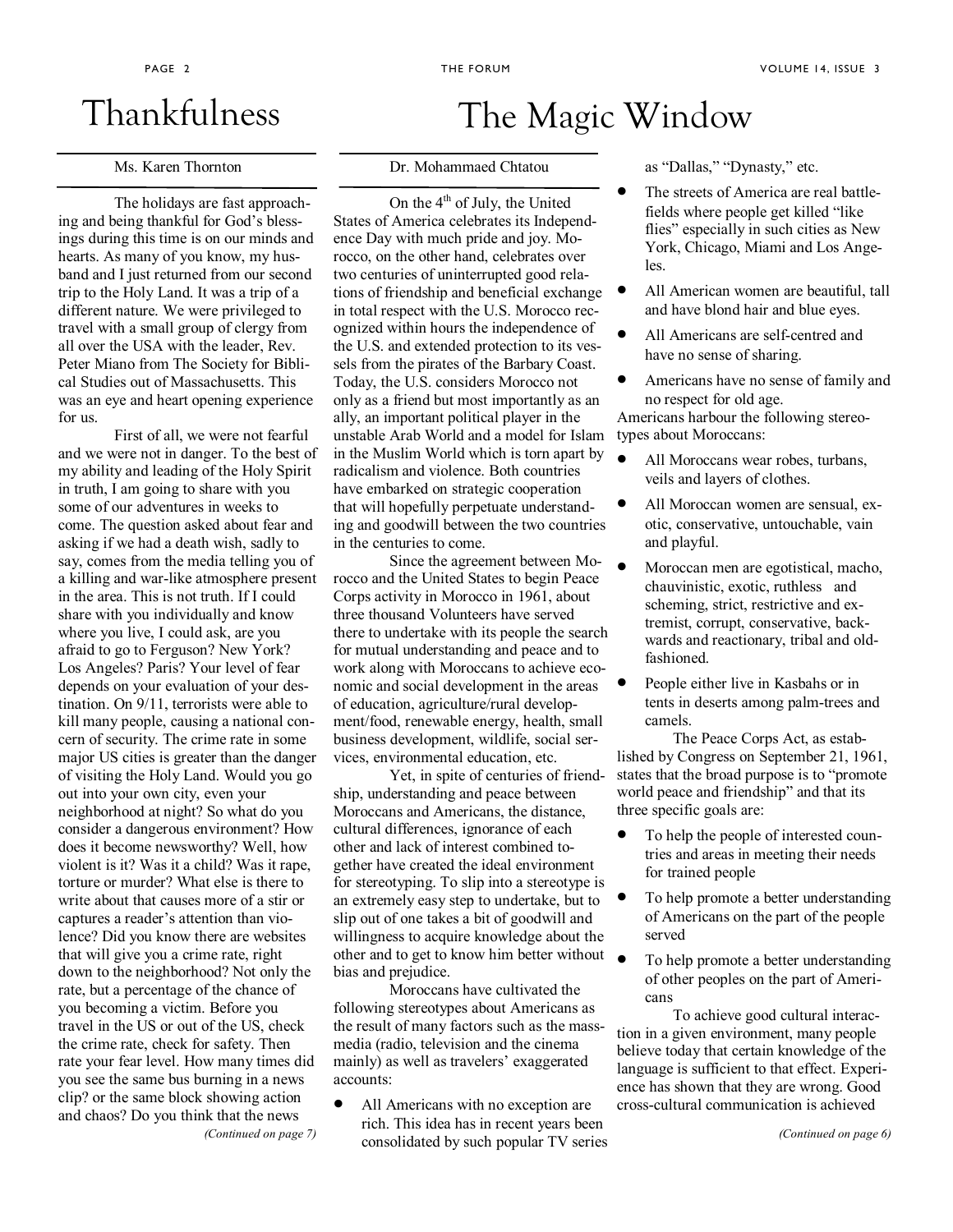### The Two State Illusion

#### Dr. Mark Braverman

On October 16 *The Christian Century* published my review of Rashid Khalidi's *Brokers of Deceit: How the U.S. Has Undermined Peace in the Middle East.*  The fact that the *Century* reviewed Khalidi's book is an indication of the media's increasing willingness to present viewpoints that challenge the very basis of Israel as a Jewish ethnic nationalist entity. This shift reflects the reality that once you address present-day violations of Palestinian rights, you see that the 1967 occupation of the West Bank and Gaza was the continuation of the program of ethnic cleansing that began in 1948 and continues to

this day with the annexation and carving up of the West Bank and the inhuman siege of Gaza. You begin to understand that the dispossession of the Palestinians was the inevitable outcome of the project to set up a state for the benefit of one people. It is also becoming frighteningly clear that oppression and frankly racist policies on the part of Israel are not limited to occupied areas, but to the territory within the de facto borders of the State of Israel prior to the 1967 war.

 A recently released documentary demonstrates this with horri-

writer, activist and publisher of the *Electronic Intifada,* has reported on a video entitled *Israel's New Racism: The Persecution of African Migrants in the Holy Land*, produced by Max Blumenthal and David Sheen, a piece solicited — and then rejected — by the *New York* 

*Times*. According to Blumenthal, it has since gone viral on YouTube, with close to one million views. The ten minute piece documents vicious, racist attacks on African residents of Israel incited by prominent demagogues and several members of the Israeli Parliament. The piece presents

voices, not only shrieking in public demonstrations but speaking calmly in office interviews, proclaiming that Israel is the land of the Jews and that non-Jews (especially those with black skin) are not welcome. The video is shocking — but it is not surprising. From our twentieth-century perspective, we understand all too well that ethnic nationalism breeds racism – that it *is* racism – and that oppression and violence – the bloody as well as the structural, statesponsored kind – is the inevitable result. In his recently published *Goliath: Life and Loathing in Greater Israel*, Blumenthal documents Israel's escalating move to the political right, into what many would described as fascism. The problem,

**...the dispossession of the Palestinians was the inevitable outcome of the project to set up a state for the benefit of one people...** 

as I pointed out in my 2011 blog post about Peter Beinart and his brand of "progressive Zionism," (a piece accepted and then rejected by *The Nation*), is not the occupation, nor is it the religiously-based racism of fundamentalist Jewish settler-colonists — the problem is a state founded on an ethnic nationalist ideology. "The late and deeply mourned Tony Judt," I wrote then, "got it exactly right in his NYRB piece back in 2003: 'The problem has imported a charac-

fying vividness. Ali Abunimah, Palestinian teristically late-nineteenth-century separatist project into a world that has moved on, a world of individual rights, open frontiers, and international law. The very idea of a 'Jewish state'—a state in which Jews and the Jewish religion have exclusive privileges from which non-Jewish citizens are forever excluded—is rooted in another time and place."

> For over half a century, much of the world, with the U.S. in the lead, has accepted and supported this anachronistic and, by Judt's definition, illegitimate political entity. A central point of Khalidi's *(Continued on page 5)*

# Christmas in Bethlehem

#### Ms. Karen Thornton

One of Bethlehem's biggest days of the year – for Christians, it is the cradle of Christianity. When Pope Francis visited in 2014, he stated: "Do not be afraid or ashamed of your faith. Faith comes at a time when Christianity is under threat in the Middle East like never before".

We could talk about how the Islamic State has pushed some of the world's oldest Christian communities out of their home in northern Iraq. The choice was convert to Islam, or die. Manger Square next to the Church of the Nativity is celebrated as the birthplace of Jesus. But right now this area (West Bank) is separated by a wall separating Bethlehem from Jerusalem. Israel claims it is necessary to prevent attacks by militants. Where does justice come from and how will this be solved? We pray. Pope Francis stated: "I hope next year (2015) there will be no separation wall and I hope we will have bridges of peace instead". We pray.

with Israel [is that]…it just in Israel. Christians all over the world The Minister of Tourism stated "Our message this Christmas (2014) is a message of peace like every year, but what we added this year is; all we want from Christmas is justice. Justice for our people, our case and the right to live like other people in the world in our independent state without occupation". In 2014 there were over 20,000 families displaced by the conflict between Israel and Palestine, and it goes on. This conflict is not are being displaced by the challenge to convert to Islam or die.

> I pray you know whom you believe in and you are faithful to that commitment. The song "I Know Whom I Have Believed". Not necessarily a Christmas hymn or song you will hear playing during the holiday season, but that is Christmas. "How believing in His Word wrought peace within my heart; Revealing Jesus through the Word, But I know whom I have believed, which I've committed unto Him against that day." If you don't know, it isn't too late.

During our time in Jerusalem *(Continued on page 7)*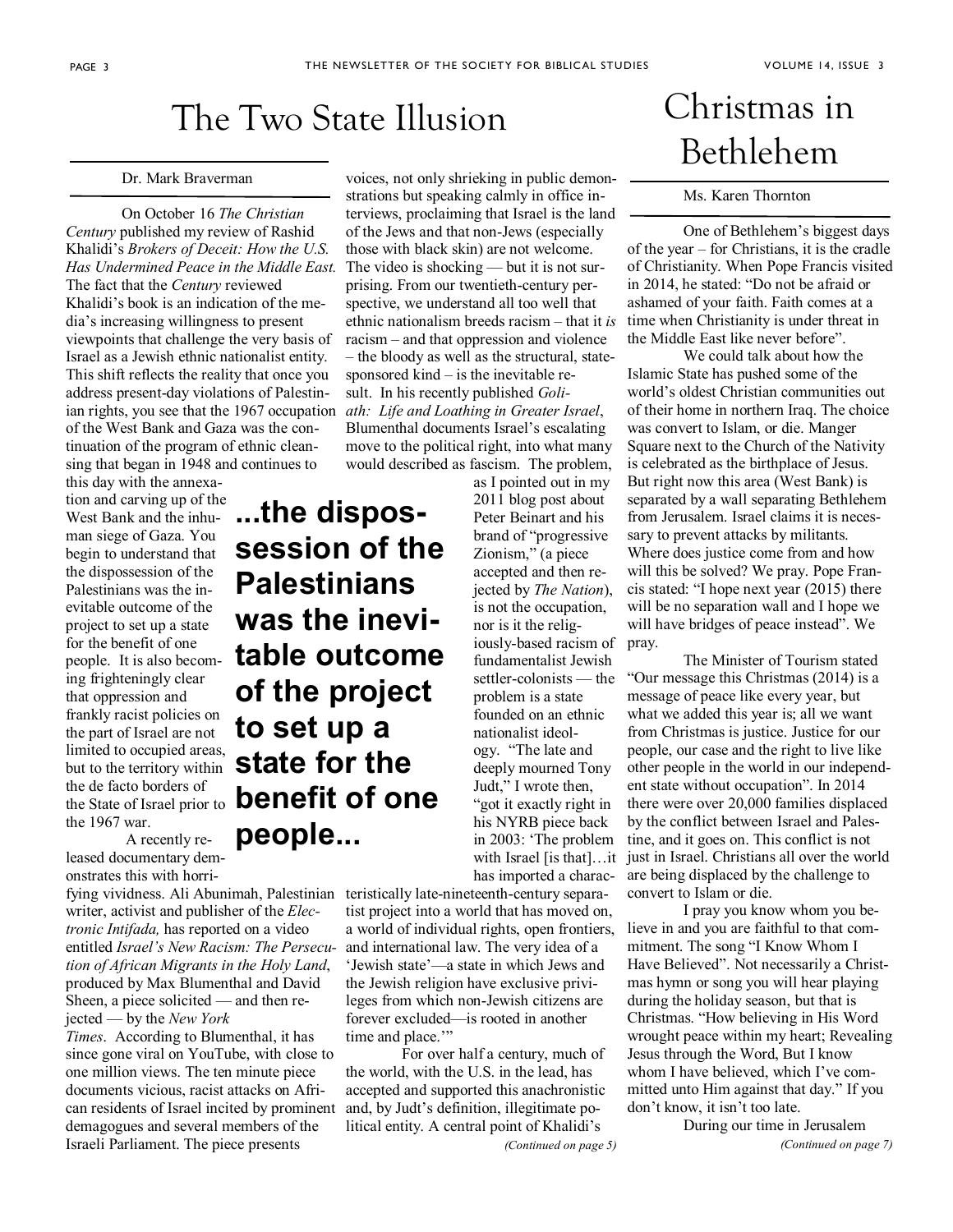The Society for Biblical Studies is a non-profit (IRC 501c3) organization. Our mission is to reform biblical scholarship by making it accessible, relevant and useful to the broader Church; to redeem the tradition of pilgrimage from commercial tourism; and to renew the mission of the church.

We seek the renewal of a vigorous biblical faith. We design and deliver journeys of contextual study of the Bible in the lands of the Bible. We are ecumenical, interfaith and inclusive. We invite you to participate in a ministry of reconciliation, to reach out across geographical, religious, ethnic, and cultural boundaries. We are dedicated to socially responsible travel.

#### Like us on **FACEBOOK**

#### Search for

**The Society For Biblical Studies** 

# Holiday Pops, cont'd

#### *(Continued from page 1)*

Linus struggles with anxiety as he anticipates opening night of the pageant. He struggles not just to memorize, but to repeat the verse at the heart of the Christmas story: "For behold, I bring you tidings of great joy, which will be to all people; for unto you this day is born in the city of David, a Savior, who is Christ, the Lord." We don't learn what circumstances Linus finds himself in when he is stumbling over his lines. But we know that Advent and Christmastide are seasons of contrasts and ambivalence that evoke not only nostalgic feelings of past celebrations and warm memories of family reunions, but also feelings of sadness, loneliness and isolation. Joy is often tempered by loss. Family gatherings can be marred by lingering resentments and unresolved grievances. Celebration is too often encumbered by fear and uncertainty. Despite the carolers singing of peace on earth and the heartfelt exchanges of good will to all people, Christmas is rarely a season of unmitigated joy. It can also be a season when sorrow is most deeply felt and feelings of loss are intensified and loneliness is magnified. For some, Christmas is one of the hardest times of the year to feel joyful. To others, joyousness may seem like a sentimental impossibility. For all, news of shocking violence and reports of human suffering is never too far from our conscious awareness.

Then again, in what circumstances did those caroling angels find the shepherds? And what do we make of the darkness in which the light shines? Surely, our celebration is not meant to blot out our recollection of the Jesus' birth circumstances. The Gospel narratives make superficial happiness and where God's pointed reference to the newborn savior's vulnerability to the power of evil. It begins in Luke with the story of a family forced to migrate by a distant ruler's edict. In Matthew, the infant Jesus is persecuted by a wicked king. His family must flee into Egypt to escape arbitrary political tyranny. Refugees. Immigrants. Political instability. Ruthlessness. These are the background of the Christmas narrative. For Joseph and his separated. That is all. Yet, that is what we wife, not even family provided sanctuary.

Sounds like our world, doesn't it? Not even Holy Scripture, to which we turn each Christmas, allows us to avoid or ignore the darker realities of human life. Its message of great joy and comfort for all people does not occur in a sentimental vacuum, but rather in the context of persecution, fear, and uncertainty.

 Joy, in the biblical sense, is not some superficial exhortation to be "happy" in the face of great sorrow. Rather, it is the inward assurance that in spite of our life's circumstances, God is with us. The light shines in the darkness. Jesus is born amidst danger and persecution. The angels appeared to the marginalized and untouchable shepherds in the midst of a nighttime of fear and uncertainty. Joy is the awareness that God is with us and for us in spite of our circumstances, regardless of who we are, where we are or how we are.

A long time ago, a parishioner of mine died just before Christmas. He was a young man. His death was sudden. He left a wife and two young kids. I had more than a little trepidation as I approached their home to visit with his bereaved wife. Platitudes and Bible quotations are just not enough under those kind of circumstances and I wondered what else I could offer. I mentioned in passing how nicely her home was decorated. She replied, "You know, some people say to me, 'This first Christmas without your husband will be hard for you.' Probably it will be. But without Christmas, grieving would be unbearable." I learned a lot about theology that day.

Christmas in its deepest and truest expression occurs in all circumstances. It is where love is more important than presence is more tangible than the things we find under the Christmas tree. Christmas is the celebration of the presence of God in our lives even when there is fear and hardship, even when we feel alone, even when we feel forgotten or when we can't seem to find our way. Christmas is God's assurance that we are loved with a love from which we cannot be

*(Continued on page 8)*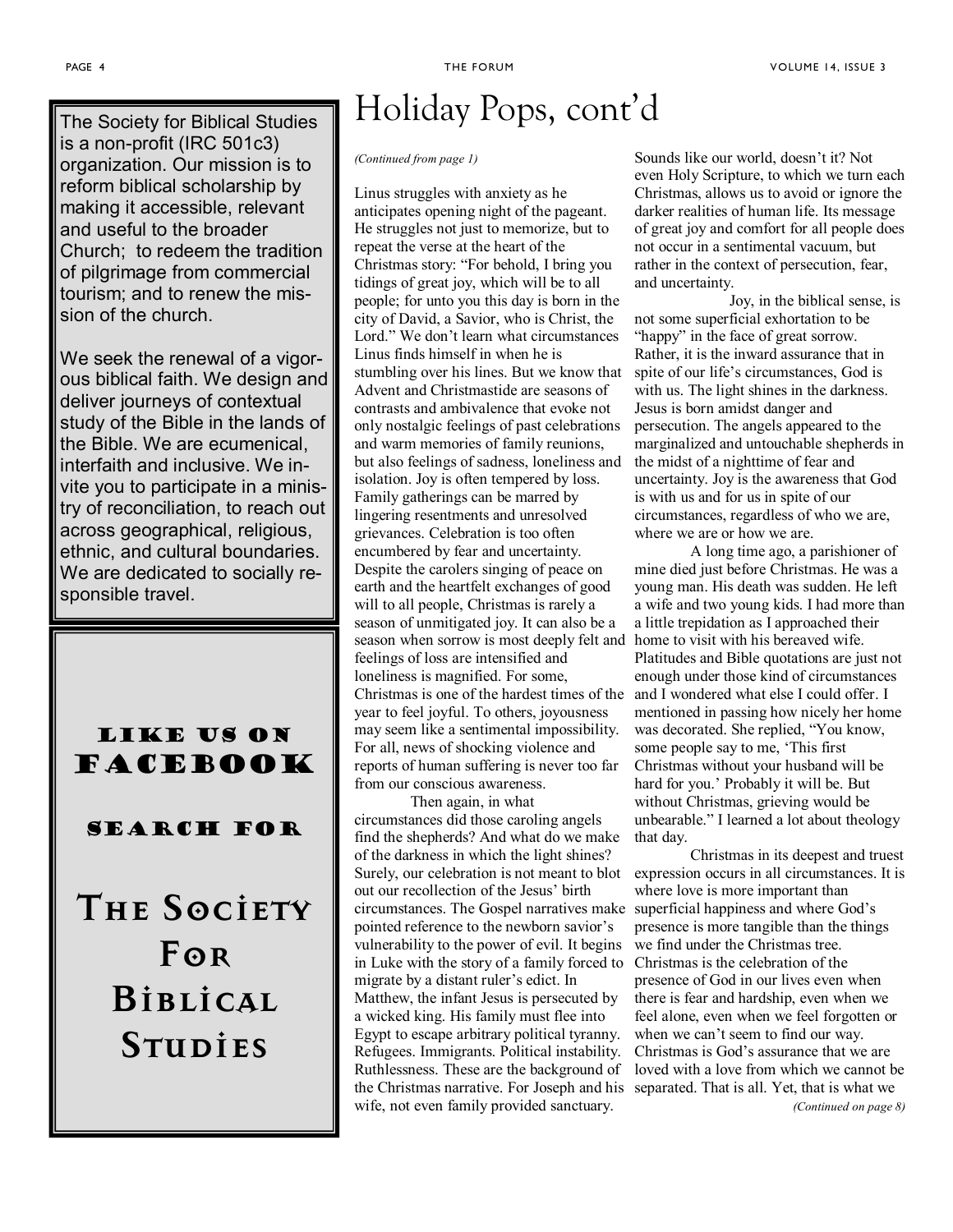### The Two State Illusion, cont'd.

#### *(Continued from page 3)*

book is how language has been used to deny the reality of a State of Israel that, by virtue of its founding principle of a Jewish homeland in historic Palestine has never been willing to share the territory. Khalidi describes the history of U.S. involvement in the Israeli-Palestinian conflict as "a carefully constructed realm of obscurity, a realm in which the misuse of language has thoroughly corrupted both political thought and action." He documents how U.S. policy since the 1970s has embraced that denial by sponsoring a "peace process" that has advanced Israel's expansionism, demonstrating how, I wrote, "language functions to obscure the reality of a colonial settler project that has resulted in the dispossession of the indigenous Palestinians…language used to maintain the destructive illusion of a process of negotiation between equal parties, rather than the reality of a powerless, stateless, occupied people at the mercy of a highly militarized state supported by the world's only superpower." Despite the futility of this approach to peacemaking, Khalidi points out, our government has pursued it doggedly, bowing to domestic political pressures and to Israeli stubbornness and persistence.

But things are changing. For an increasing number of Americans, the realization is dawning that the story they have been told is a distortion and that our government's policies are bad, not only for the Palestinians, but for the citizens of Israel. Mainstream journalism, which, like politics, responds to the wind of public opinion, is reflecting this shift. Ian Lustick's September 14 New York Times opinion piece *Two State Illusion* represents a sea change in New York Times editorial policy with respect to Israel. Lustick's piece was followed closely by Yousef Munayyer's *Thinking Outside the Two State Box* in the *New Yorker's* online edition. "The reality now," wrote Munayyer, "is that there is a single state. The problem is that it takes an apartheid form." Rather than solving the problem that it was intended to solve, which is security and freedom from fear for Jews, Israeli policy has condemned the Jewish citizens of the State of Israel to

continuing conflict. "It's time" Munayyer writes, "to start thinking outside the Zionist box and look for solutions that secure the human rights and equality of all involved, not just the political demands of the stronger party."

On a recent panel, which they shared with Jeremy Ben Ami of J Street Lustick and Munayyer spell out the political danger of clinging to the possibility that negotiations can bring about a fair and sustainable two state solution. The addresses by Lustick and Munayyer are riveting and an excellent adjunct to Khalidi's book. A key point made by both of them is that the implausibility of a fair partition at this point not only makes the negotiations pointless, but worse, perpetuates the conditions that make two states impossible, playing into Israel's hands even more effectively than handing them the entire territory on a silver platter. In contrast, Ben Ami's words give us a good look at the arguments that must be mustered to hold on to the "two-state illusion." It is pretty much the brand of "progressive Zionism" that Peter Beinart has been offering up to preserve the Zionist dream: nothing is impossible if we wish for it hard enough and believe in it deeply enough. Commitment to the idea of Jewish nationalist homeland trumps reality, and certainly any commitment to equality for Palestinians, despite the language to the contrary — duly served up by those committed to saving Zionism — about full commitment to a state of their *lution*. Here is what Peratis does not own for Palestinians.

Recently, Beinart, in his blog *Open Zion,* has adopted a strategy similar to that demonstrated by J Street in its recent annual conferences: broaden the tent to competing points of view, in particular to those advocating some version of Boycott Divestment and Sanctions (BDS). In her recent piece in *Open Zion*, *If You Want Two States, Support BDS*, Kathleen Peratis freely admits that her commitment to two states has her standing "on very narrow ground…that the current peace process is at best a Hail Mary." "Sad Zionists," is how she describes herself and those who cling to "our liberal Zionist dreams." My question to Peratis is this: how sad are you willing to be? Are you willing to tolerate

the sadness of letting go of the concept that an ethnic nationalist entity, a concept carried over from the late nineteenth century, is the answer to anti-Semitism? Are you willing to mourn the understandable mistake of political Zionism as the solution to our historic suffering, a forgivable (if and when we acknowledge the mistake) but all the same catastrophic wrong turn? Are we willing to be sad enough? And having tolerated that sadness, are we then able to contemplate, as I wrote in my critique of Beinart, that "the end of Zionism will not be the disaster that so many Jews – and some Christians — fear. Rather, it will open the Jewish people to a future where the Other is embraced, rather than back to a past in which armies are mustered, walls are built, and enemies, real and imagined, are vilified and attacked. 'Saving' Zionism by trying to make it into something it is not takes us in precisely the wrong direction."

Like other progressive Zionists, Peratis sees commitment to political Zionism as integral to Jewish identity. What I find most unsettling, however, is not Peratis' sentimental clinging to the "liberal Zionist dream" or the even more dangerous notion that "Fortress Israel," as Israeli historian Ilan Pappe has characterized the state, keeps Jews safe (indeed, it makes not only Jews, but the entire world less safe). As the title of her piece makes very clear, Peratis wants to say yes to (what she calls) BDS because *it will help the two state so*get: *BDS is a Palestinian project.* It is a call from Palestinian civil society, endorsed at the time of its inauguration in 2005 by 108 Palestinian political parties, unions, associations, coalitions and organizations representing Palestinian refugees, Palestinians under occupation and Palestinian citizens of Israel. *The goal of BDS is Palestinian human rights, not the preservation of the Zionist project.* If we, as Jews, choose to support BDS, it has to be as world citizens (and if we are Americans, then in particular U.S. citizens) joining a global, universal human rights movement, a movement to say "No" to apartheid in our time. What hubris — what *chutzpah* to attempt to co-opt the Palestinian call for *(Continued on page 8)*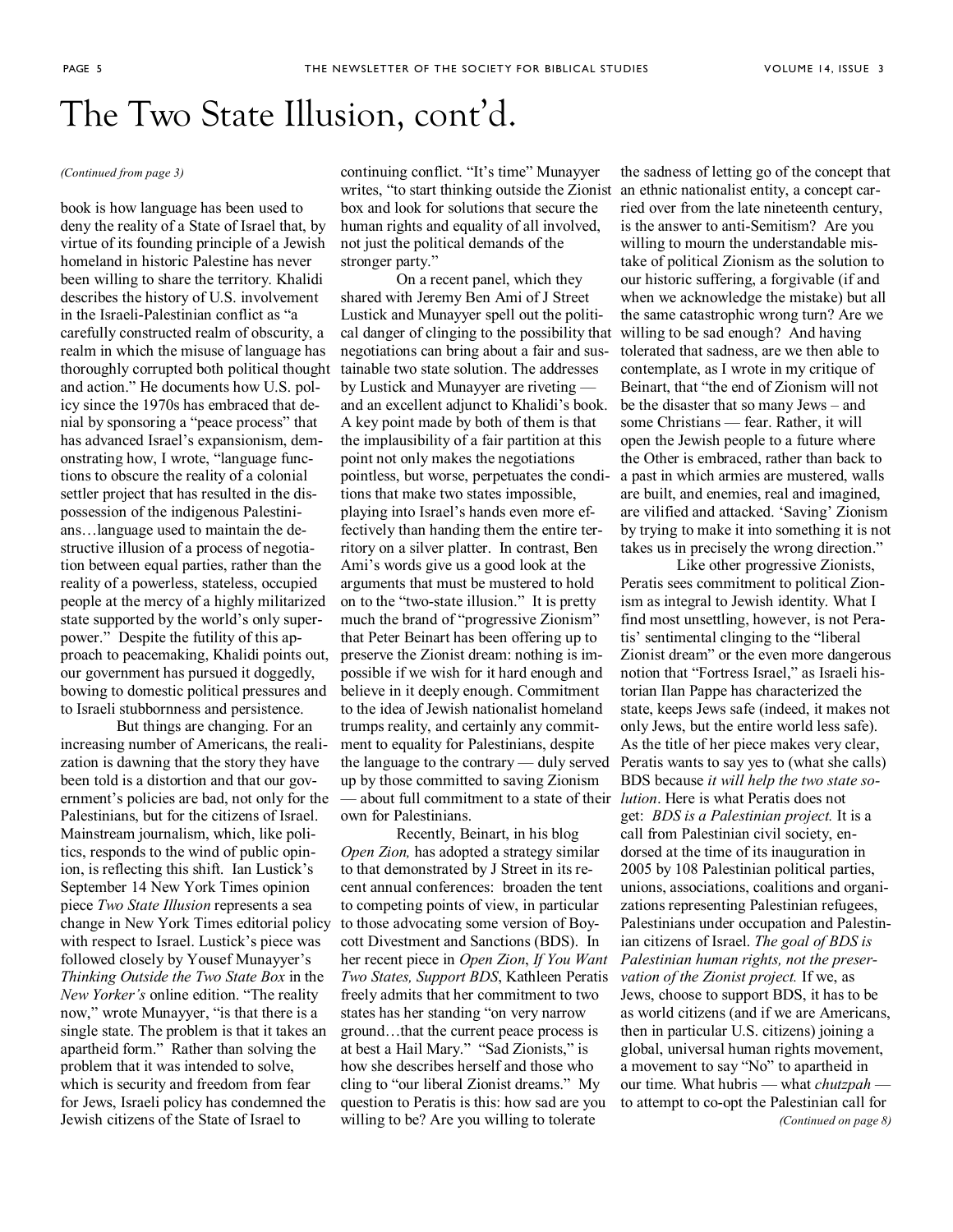# The Magic Window, cont'd.

#### *(Continued from page 2)*

only if verbal language is supplemented by non-verbal language which Edward T. Hall quite rightly calls the "silent language."

*"Of equal importance is an introduction to the non-verbal language which exists in every country of the world and among the various groups within each country. Most Americans are only dimly aware of this silent language even though they use it every day. They are not conscious of the elaborate patterning of behavior which prescribes our handling of time, our spatial relationships, our attitudes toward work, play, and learning. In addition to what we say with our verbal language we are constantly communicating our real feelings in our silent language – the language of behavior. Sometimes this is correctly interpreted by other nationalities, but more often it is not."*

The story I am about to narrate is dinary crossreal and unique. It takes place in Sefrou, a small city with about hundred thousand people, situated at the foot of the Middle Atlas Mountains about thirty kilometres south of the city of Fes. The story happened in the early seventies of the last century. It involves a sixty-year old illiterate Berber man, who keeps a shop, and a twenty-three-year old English teacher Volunteer who shopped there. The old Berber man and the young Peace Corps Volunteer liked each other from the very first moment they met. In the beginning, while the ice was not totally broken, their discussions centred on family, relatives and other insignificant issues. Both of them knew that this was not what they wanted to talk about but it was a necessary preliminary phase, a kind of warm-up for the real thing. Suddenly, one day, while they were sipping tea at the entrance to the shop, the old Berber man cleared his voice and said in a solemn way. "Son, you know my wife died years ago and all my sons and daughters have married and left. If it were not for your friendship I would feel very lonely though I have family and relatives. The truth is I am not on the same wavelength with them as I am with you. I have a request. You know that I live in a house that has three rooms, and in each room there is a win-

dow. I am tired of looking through the same windows; I want you to open a new window for me." 'Why me?' asked the Volunteer, "I am not a mason." The old man went on, "You are a mason of a different kind. I want you to open a magic window onto your world for me."

Immediately after the discussion, the young Volunteer set to work on the "window." He wrote to his family informing them of what happened and asking

> **...in spite of centuries of friendship between**

**lack of interest combined together have** 

**created the ideal envi-**

them to send him slides, pictures, picture books and all items that were representative of American culture. Little by little the window was opened and the most extraorcultural story started. The old man did not keep the "window" for himself alone. Instead he

shared it with other people. Indeed, he invited the young Volunteer to bring the "window" and go with him on a visit to his native village.

**ing.** 

The visit was very important for both of them. For the Volunteer, it was his had never met. He was apprehensive: would he be a good cultural ambassador? Would he be able to communicate with the village people in spite of his limited language abilities? The old Berber man, on the other hand, had different worries: would the Volunteer like his village and his people? Would he be comfortable with them?

After various arrangements on the village where they were greeted with a friendship and cooperation. great show of hospitality and friendship. In the evening, after a succulent dinner of mechoui, chicken tagine and couscous and the usual tea ceremony, the Volunteer brought out his picture books, slides and maps. He and his friend, the old Berber

man, starting giving explanations and information on various aspects of the U.S. Many Volunteers later, the old Berber man and his people in the village are among the most knowledgeable people on American culture, thanks to the "Magic Window".

Right after Moroccan independence from France, the French took it upon themselves to contribute to the development of the country they colonized for

over forty years. The cooperation package consisted of sending scores of "*coopérants*" to work in the fields of education, health, agriculture, etc. The majority of these "*coopérants*" "did not come with the mentality of development workers. Most of the "*coopérants* "were snobbish, unfriendly in their attitude towards the native population, hardly **Moroccans and Americans, the distance, cultural differences, ignorance of each other and ronment for stereotyp-**

ever spoke the language and avoided all cultural exchanges. After two decades of this scheme the French were even more unpopular among the Moroccans than before Independence.

first assignment to the bled with people he other hand soon became popular for the both sides, the two men took a souk bus to have been in their two hundred years of The Peace Corps scheme on the very same reasons that "*coopérants* " were not. The Volunteers were friendly and open. They spoke the language. They learned the culture and participated in it. They lived in modest accommodations, and most of all they shared their culture generously. As result, many Moroccans had their life changed one way or another. The people of Morocco and the people of the U.S. are closer today than they ever

> Dr. Mohamed Chtatou is a Professor at the University of Mohammed V in Rabat. He is also a political analyst with Moroccan, Saudi and British media on politics and culture in the Middle East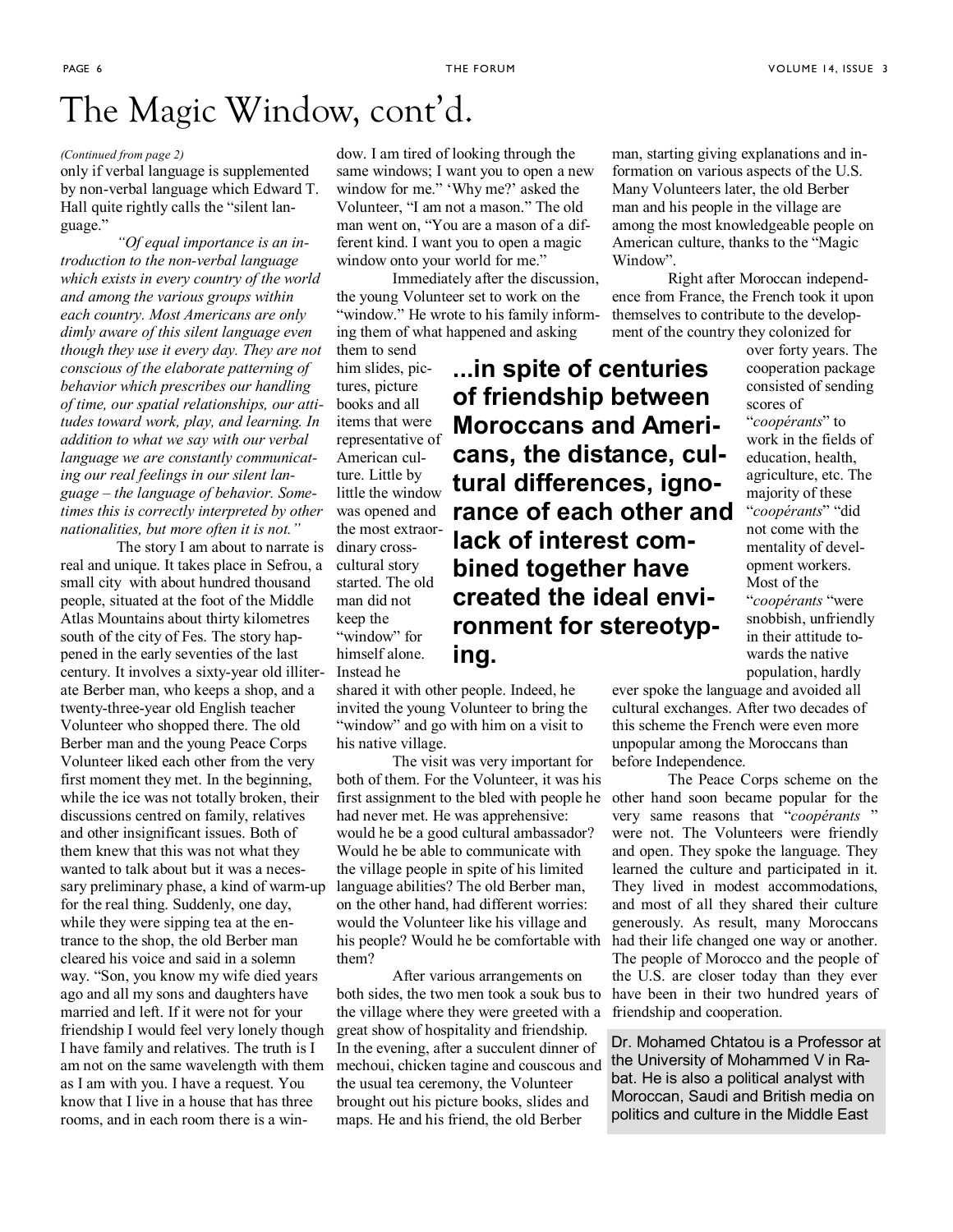### As If the Other Mattered, cont'd.

#### *(Continued from page 1)*

 My students and I were horrified, but we assumed that Jack was a statistical outlier who was offered to us for shock value. Then we met Jeremy, a rabbi and a peace activist. Jeremy asked my students a haunting question: "What do you do when your own people behave in a way that betrays their own faith tradition, when they insist that other people do not matter?"

 Finally, we met George, a young Palestinian Christian who reported that his family had lived in Bethlehem since the time of Christ. In tears, George said, "I don't hate the Israelis; I don't hate anyone, but they have to leave me a place to live." Then he pointed out the hotel window at what was then a small outpost on top of a distant hill. He said, "That's the beginning of an Israeli settlement. They are already protected by the Israeli military. That settlement will grow. Soon they will have that entire hill."

 January 2000 was a very optimistic time in Palestine—at least by local standards. The Jordanians and Egyptians had established a seemingly lasting peace with Israel; the first Intifada had ended; and Pope John Paul II was about to visit Israel and Palestine. Many people believed that the Oslo Accords would soon bring about a two state solution. Still Jack's hatred, Jeremy's sense of betrayal and George's fearful anguish rendered my optimism guarded.

 Although my students and I learned a great deal on that pilgrimage to the holy lands, the most important thing that I learned was that *pilgrimage is not tourism*. Pilgrimage—whether it's Jewish, Christian, Muslim, interreligious, or secular—must take the well-being of the peoples of these lands seriously. That means pilgrimage must do more than visit biblical sites. Pilgrimage must engage in modern politics and pilgrimage must heed the voices of the real people who still inhabit these lands. Apart from sincere engagement with the contemporary populations—Jews, Christians, Muslims and others—who inhabit these sacred lands, travel to the holy lands is

merely an exercise in self-indulgence. Such tourism is not pilgrimage. Its influence on spiritual development is largely regressive and its impact on the local people is almost entirely detrimental.

Although I now work in an intentionally interreligious context and I am personally deeply committed to working for peace, justice and nonviolence across all faith traditions, I am a Christian. If pilgrimage is to be Christian pilgrimage, we must take the incarnation seriously. That is, Jesus of Nazareth, regardless of what else he may have been, was a real person in a real place at a real time. Jesus was not a mythical being unaffected by his world and his times. Jesus, just like you and I, was a real person who enjoyed the joys and delights of a physical existence, but who also endured the vulnerabilities and hardships of physical existence.

As a Christian, I have become convinced that visiting the holy lands without engaging the vulnerabilities and hardships of the Palestinian people is a denial of the incarnation. Visiting the holy lands without ever encountering even one local Palestinian or Israeli person in conversation is tantamount to saying that Jesus' physical existence was of no significance, that Mary's pain in childbirth was inconsequential, and that Jesus' homelessness, physical privations and tortuous death don't really matter.

 So, pilgrimage is not tourism. True Pilgrimage must be conducted as if the other person *and all people* matters.

Dr. Tom Phillips is a member of the faculty of The Society for Biblical Studies. He is the author of several scholarly books on Luke & Acts, including *Paul, His Letters and Acts, 2010* and *God Heard That: 31 Prayers That the Lord Heard and I Overheard, 2010. He is the Dean of the Library at Claremont School of* 

# Christmas in Bethlehem, Cont'd.

#### *(Continued from page 3)*

that thought would resonate in my spirit, I know whom I believe in. It isn't man. When you are in His Word, you are in the presence of God and you want to hear what He is saying to you through His Word. Revelation 2:11 "He who has an ear, let him hear what the Spirit says to the churches. He who overcomes shall not be hurt by the second death." Think about it.

God did not create us or call us into a God given purposeful life for failure, poor in health, spirit or to just be poor. He has promised us an abundant life. Sure, life can be challenging. Sometimes Christmas brings out the most challenging of times. Conflict, don't let it happen at home, don't let it get out of control, don't let it displace you. He hears. Pray for the peace of Jerusalem, your country, your family, your home. Let this Christmas be one of peace.

### Thankfulness

#### *(Continued from page 2)*

media is going to show or tell you both sides? Using words of accusation and distraught faces of gloom and doom when we who do not actually visit the country or truly understand, yet we judge.

For what am I thankful? The freedom I have to live and move and have my being in the name of Jesus Christ. I am thankful for HE has not given me the spirit of fear; but of power, love, and a sound mind.

Karen Thornton traveled to the Holy Land with The Society for Biblical Studies in October 2015. She is a resident of the Westside of the Lake of the Ozarks and a member of Opened Door Christian Fellowship in Laurie, MO.